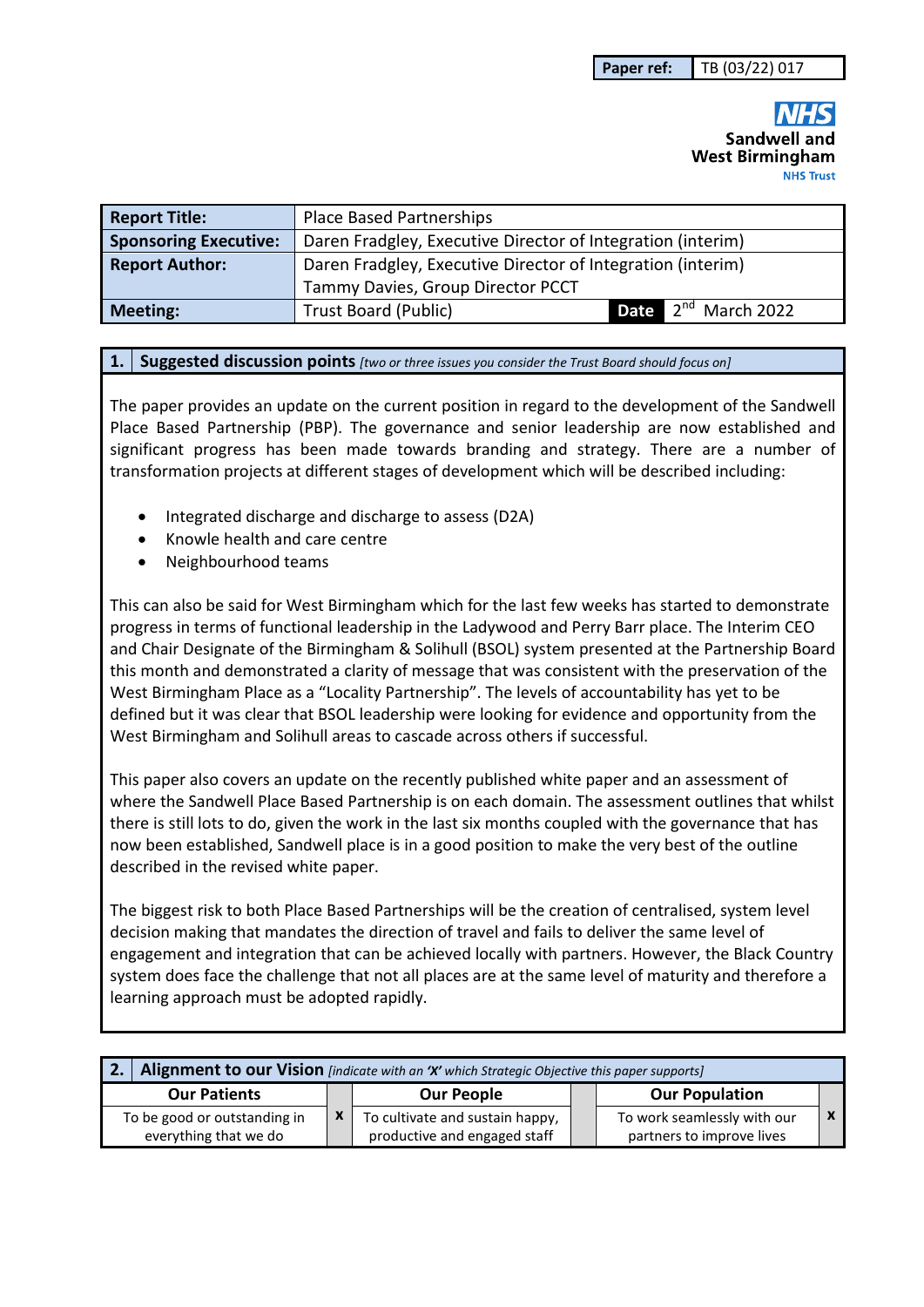**3. Previous consideration** *[where has this paper been previously discussed?]*

Place Based partnership reports monthly

# **4. Recommendation(s)**

The Trust Board is asked to:

**a. NOTE** the current position of the Sandwell Place development

**b. NOTE** the situation in West Birmingham

**c. DISCUSS** the next steps based on the White Paper analysis

| -5.<br><b>Impact</b> [indicate with an 'X' which governance initiatives this matter relates to and where shown elaborate] |  |                                      |   |  |   |  |                       |
|---------------------------------------------------------------------------------------------------------------------------|--|--------------------------------------|---|--|---|--|-----------------------|
| Trust Risk Register                                                                                                       |  | Risk register in development         |   |  |   |  |                       |
| <b>Board Assurance Framework</b>                                                                                          |  | $x$ BAF for this item in development |   |  |   |  |                       |
| <b>Equality Impact Assessment</b>                                                                                         |  | Is this required?                    | v |  | N |  | If 'Y' date completed |
| Quality Impact Assessment                                                                                                 |  | Is this required?                    | v |  | N |  | If 'Y' date completed |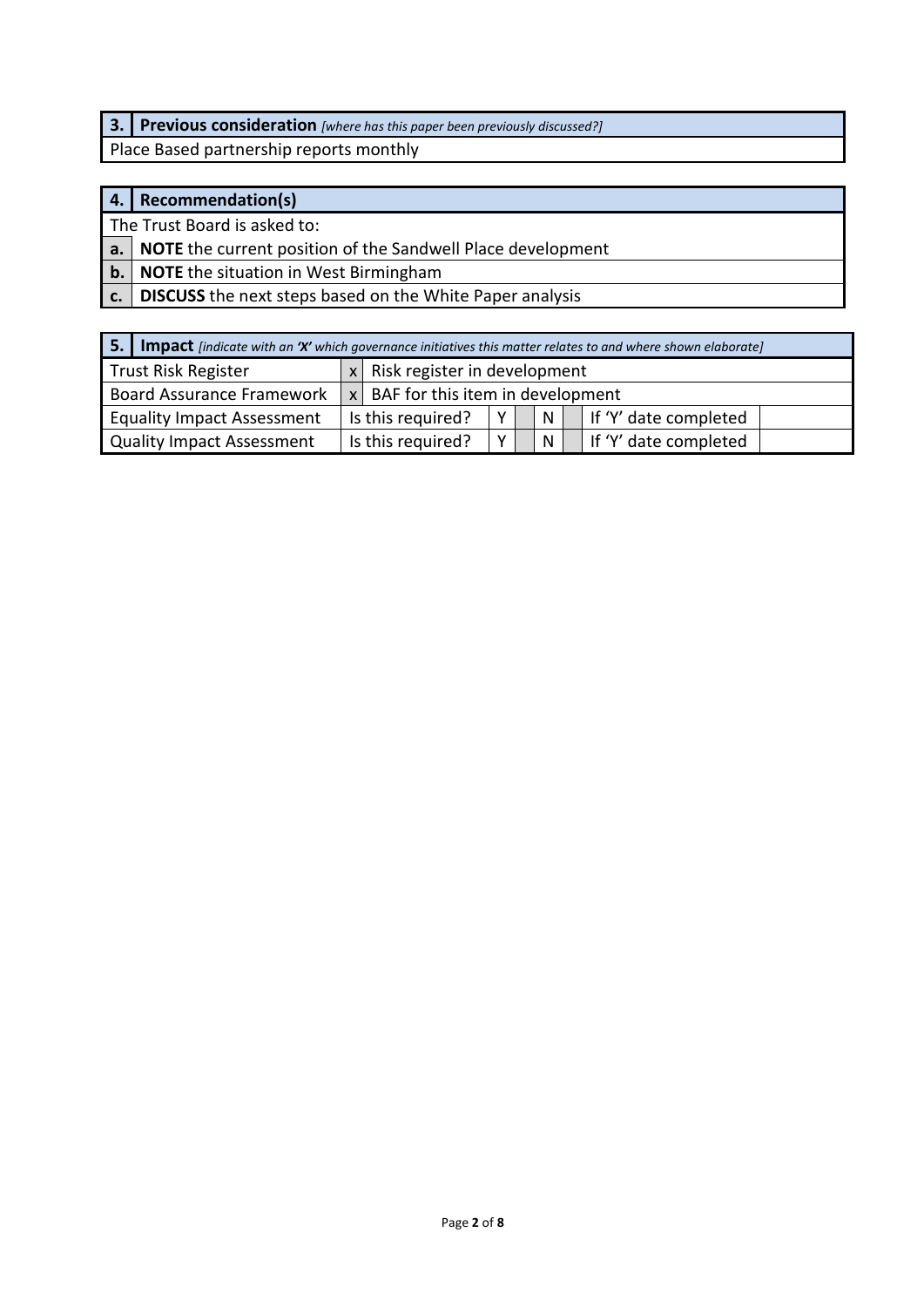# **SANDWELL AND WEST BIRMINGHAM HOSPITALS NHS TRUST**

# **Report to the Public Trust Board: 2nd March 2022**

# **Place Based Partnership Update**

This paper provides an update on the development of the Sandwell Place based Partnership across areas of governance, leadership, and transformation before summarising the position of the Ladywood and Perry Barr partnership. The second part focuses on an analysis of the White paper against current local position. The paper is longer than normal due to this assessment.

#### **Sandwell Place Based Partnership**

#### **Senior Leadership and Governance**

Governance arrangements are now clearly defined and providing a route to assurance and oversight. The initial meeting of the integration committee defined an intention to enable the Trust as host organisation to receive assurance regarding the delivery of the population strategy. The next meeting will receive the draft strategy and metrics for approval.

The Sandwell Place Based Partnership Board met in February with a reduced agenda, focusing on approving the branding for the partnership. '**Sandwell health and care partnership'** was approved as the partnership name aiming to provide a clear identity, recognisable to local people. Updates regarding priority projects including Discharge to Assess (D2A) and primary care demand and capacity support were presented with clear evidence of progress.

The membership of the weekly Senior Management Team (SMT) meetings has expanded with the inclusion of the CEO of Sandwell Voluntary Sector (SCVO) and Director of Strategy from Black Country Partnership NHS foundation Trust. The Director of Children's Services and Director of Housing have committed to attend in due course. A GP representative has now been elected by all PCN directors and will join SMT this month, providing the much-needed primary care perspective. This is a significant step as it shows the growing confidence in the partnership.

A draft alliance agreement was shared with partners and is being updated ready for approval. This sets out the commitment and practical arrangements for integration. The completed draft will be shared with this board as host organisation for approval in April. This step was one of the clear check points to maturity set out in the board paper in November 2021.

#### **Transformation plan**

The integrated discharge hub inclusive of the D2A model continues to progress with quantifiable benefits to hospital length of stay. Sandwell Place now delivers the most improved delayed hospital discharge performance in the Black Country. Overall operational success has increased in line with the maturity of integration. In the last few weeks 100% of assessments by the care provider STAR have been carried out in the person's home rather than in the ward prior to discharge. This has reduced discharge delays. Challenges pertaining to the domiciliary market continue to be of concern although there have been local improvements in recent weeks and the now almost certain legislative delay regrading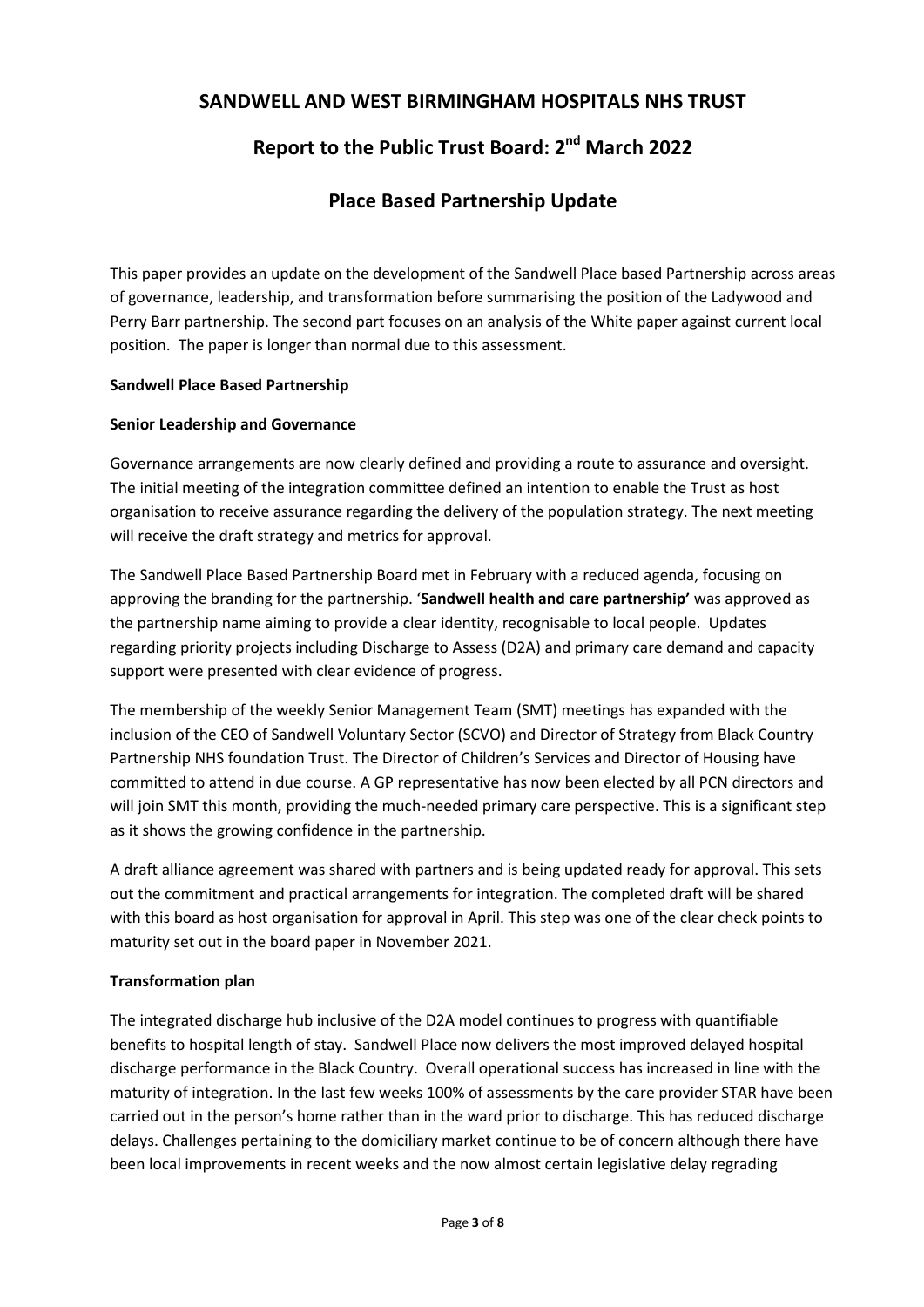mandatory vaccination has prevented the forecasted demise of the market. The partnership will be prioritising plans towards futureproofing the workforce and looking at different options for provision based on the learning gained.

The planned opening of the Knowle health and social care centre in Rowley Regis in July as a cooperative agreement and shared workforce will provide an additional 60-80 community extra assessment beds for rehabilitation to support hospital discharge and avoid unnecessary admissions. However, finer details regarding shared records and concerns over recruitment remain as risks. The Trust and Adult Social Care are working together to identify suitable mitigation including joint recruitment strategies.

The next major transformation priority for the partnership is the development of neighbourhood teams with multi-agency / multi-professional teams in each of the 6 Sandwell towns. A rapid implementation plan aims to have functioning teams by September 2022, holding 'at risk' registers for the most venerable people in the community. This will be informed by population health management data and enable a proactive management approach. Teams will also operate a single referral system into the team to reduce the burden on partners, particularly GPs. By the end of 2022 each of the 6 towns will also have a health and wellbeing hub to support the community. This plan has now been approved to proceed by the partnership board.

#### **Workforce and leadership development**

The ambition of the partnership alongside the population needs has highlighted the scale of work required and the associated staffing resource deficiencies. As the role of the CCG transitions there is anticipated to be potential support available. However, the current position is necessitating the prioritisation of work. In particular workforce challenges within the local authority are of concern. Utilisation of system funding streams to support short term project management is being explored alongside appropriate use of the Better Care Fund to support system transformation. This is not an ideal position to be in and has been raised with both the CCG and the ICS board.

#### **Data management and modelling**

The Place team continue to prioritise the availability of accurate system-wide information to inform both operational teams and strategic decision making. Recent developments include the appointment of a place information analyst. In January the Integrated Discharge Hub implemented a live tracking list for patients whose care is transferring from acute to community care. Over the coming weeks the priority is to launch a place assurance dashboard, that provides operational oversight of the acute, community and care capacity across Sandwell, this has been used in draft in early 2022 to inform the place tactical forum. Another key piece of work is the launch of the shared care record, which will be used by services to support the management of patients at a neighbourhood level with oversight of their holistic needs.

#### **Citizen engagement**

It is recognised that to date citizen involvement with planning the Place strategy has been limited. The partnership are now planning work with the Director of Public Health and the Trust Head of Public and Community Engagement to design and implement a plan to ensure local citizens can contribute to planning and evaluating service provision. This work will be underpinned by the work of the health and wellbeing board and through elected council members representing constituents.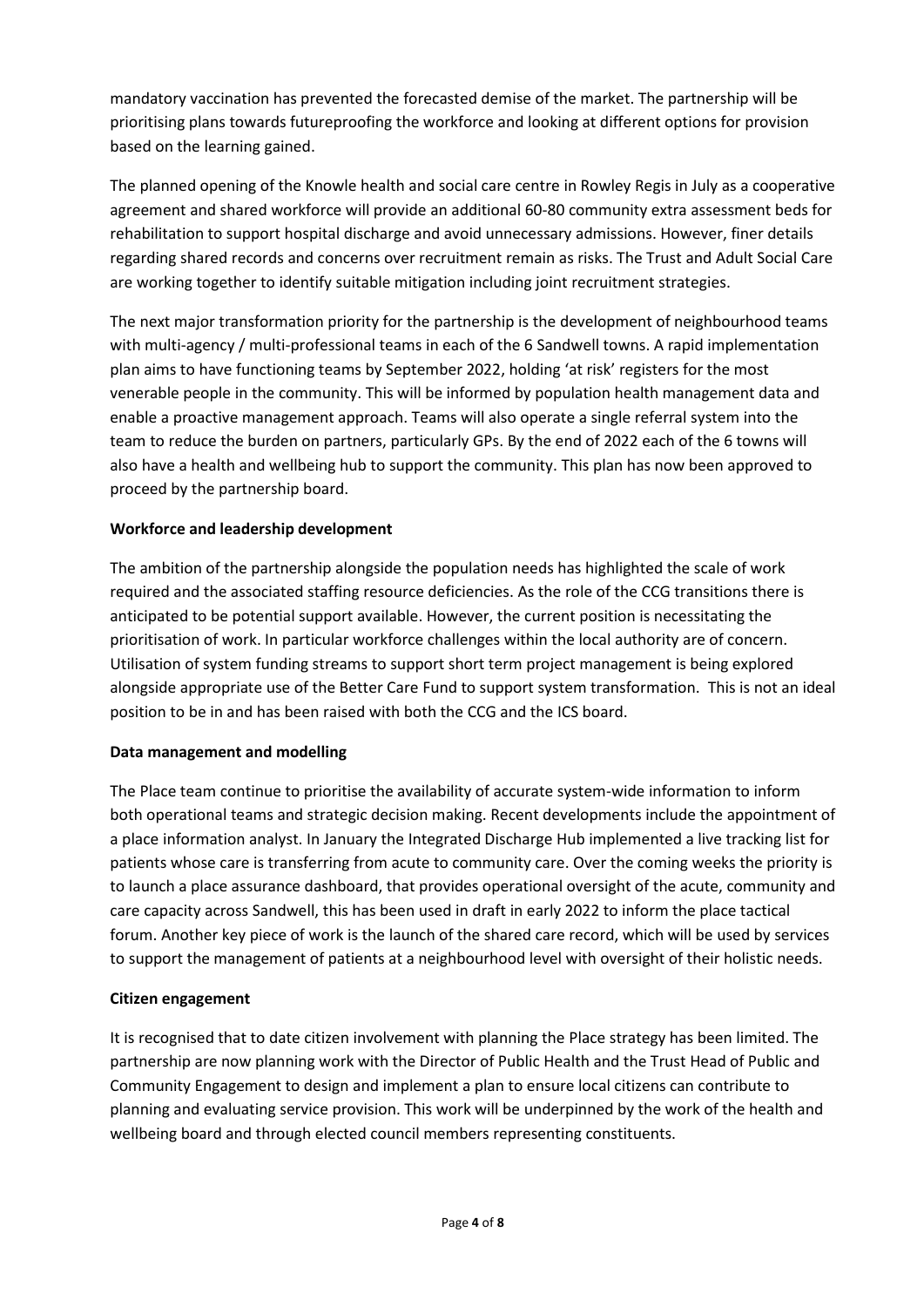The Place based partnership Board supported the intention to bring a citizen story to each of the monthly meetings to enable members to learn from the lived experience of local people. If the Trust Board agree a citizen story will be shared periodically in this forum to enable Trust Board members as host organisation to hear the views of our population.

#### **Ladywood and Perry Barr**

The partnership Board received an update this month from the Birmingham and Solihull system leadership team. They have now confirmed that the local board will be retained and remained focused on the local population. The finer details of delegation are yet to be defined but won't include the full control of the budgets as originally planned before the system move. However, the local control will still be sufficient to afford local pathway change and decision making established through a host partner arrangement which is expected to be confirmed as Birmingham Community Healthcare.

In addition to this, the alliance agreement that is in draft in Sandwell has been shared and is viewed as a positive step in this area too. Partners continue to meet in a weekly leadership meeting to map out and coordinate the key delivery items for the next 6 months.

The local GPs remain concerned about the system change and continue to seek support from the Trust on the maintenance of secondary care pathways through a partnership approach. This is being supported and work to align thinking on MMUH pathways is being re focused.

There still remains a risk that the focus and required change in this area is diluted by a pan Birmingham approach. Therefore, continued support to the development of the hosting arrangements and integration with GP's is being offered. Equally the local authority is not as present in the conversations as in the Sandwell Place which will challenge the levels of opportunity achieved in the neighbourhood teams once commenced.

# **Review of the White Paper**

The recently published white paper, *(Joining up care for people, places and populations, Department of Health and Social Care, 2022)* provides welcome validation to the work already planned in Sandwell. The focus on future arrangements which are planned to commence in April 2023, put focus and accountability on local Places to drive forward the integrated care agenda with the ultimate aim to reduce inequalities and improve health and wellbeing for local people.

Sandwell Place is already showing local maturity with the potential to meet and indeed exceed legislative outcomes. However, there remains considerable work to be undertaken at pace to achieve a fully integrated offer. It is therefore the intention to build an assurance plan that will show progress month on month over the next year to prepare for April 2023. This plan will have a series of check points for the Integration Committee to report through to the Trust Board and the Integrated Care Board simultaneously. It is intended to build a plan that has at least 3 months contingency for slippage, therefore delivering in December 2022.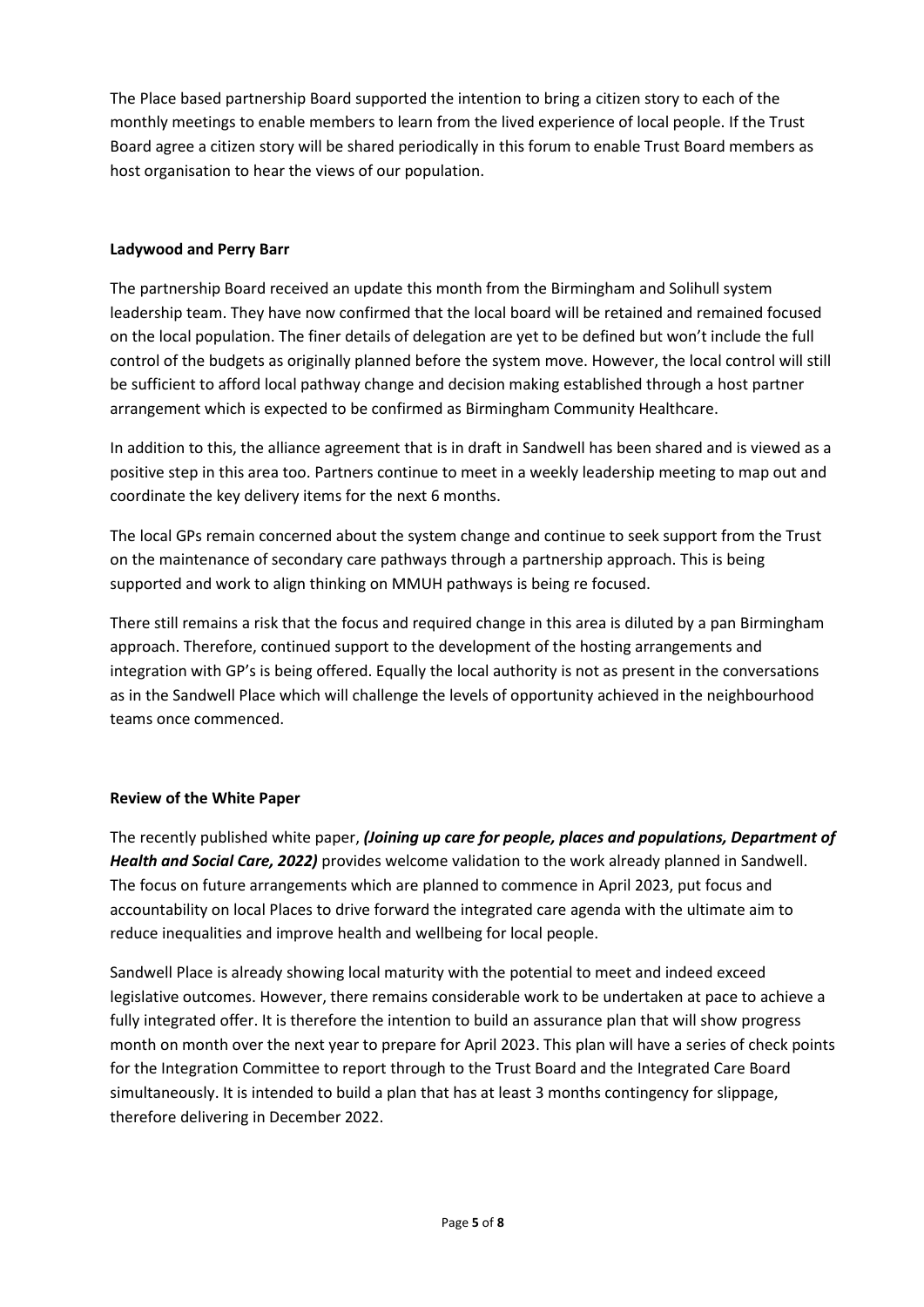The paper provides detail across key areas without being overly prescriptive, allowing for local interpretation and variation to suit different communities.

# **Governance**

All Places will be required to adopt a governance model by spring 2023. This must include a clear, shared plan against which delivery can be tracked and which should be underpinned by pooled and aligned resources. As described earlier in the paper, Sandwell Place has made clear progress in line with these requirements and is set to agree an Alliance Agreements by the end of March 2022. The governance arrangements are consistent with those specified and will be tested with the planned transformation projects. The rightsizing of health and adult social care services is underway, inclusive of the reduction in medically fit for discharge (MFFD) beds is providing the first opportunity to test the partnership in its ability to pool and align resources. This will provide a basis for compliance with the requirements of the White paper and if done successfully, define future arrangements.

#### **Leadership**

 The paper states that there should be a single person accountable for the delivery of the shared plan and outcomes in each place or local area. This may be, for example, an individual with a dual role across health and care or an individual who leads a place-based governance arrangement. The single person will be agreed by the relevant local authority or authorities and integrated care board. These arrangements should, as a starting point, make use of existing structures and processes including health and wellbeing boards and the Better Care Fund. Sandwell Place is demonstrating early maturity though the agreed substantive appointment process of the Director of Integration hosted by the Trust but working across and for, all partners. It should be noted that the paper outlined the requirements for this post to work with Accountable Officers to coordinate operations and not replace them.

# **Budget pooling**

NHS and local government organisations will be supported and encouraged to do more to align and pool budgets. The government will review existing pooling arrangements (such as Section 75, NHS Act 2006) with a view to simplifying the regulations for commissioners and providers across the NHS and local government to pool their budgets. The paper states that this will continue to be subject to both NHS and local authority partners agreeing locally what constitutes fair. This will require significant cultural and operational adjustment for partner orgnisations in Sandwell to reverse the current commissioner / provider relationship. However, the aforementioned re-investment of resource from MFFD bed reduction and the cooperative working agreement between SWBT and public health are both promising signs of progress in this area. Partners are willing to align budgets but it is vital that bureaucratic systems do not prevent progress. It is important to note that financial stability is inconsistent with adult social care declaring significant deficits and of course, the local authority statutory responsibility to break even. The entire partnership will need to be fully informed and share both risks and reward. The opportunity for the partnership to assist in the transformation of social care is seen as the route out of the deficit position.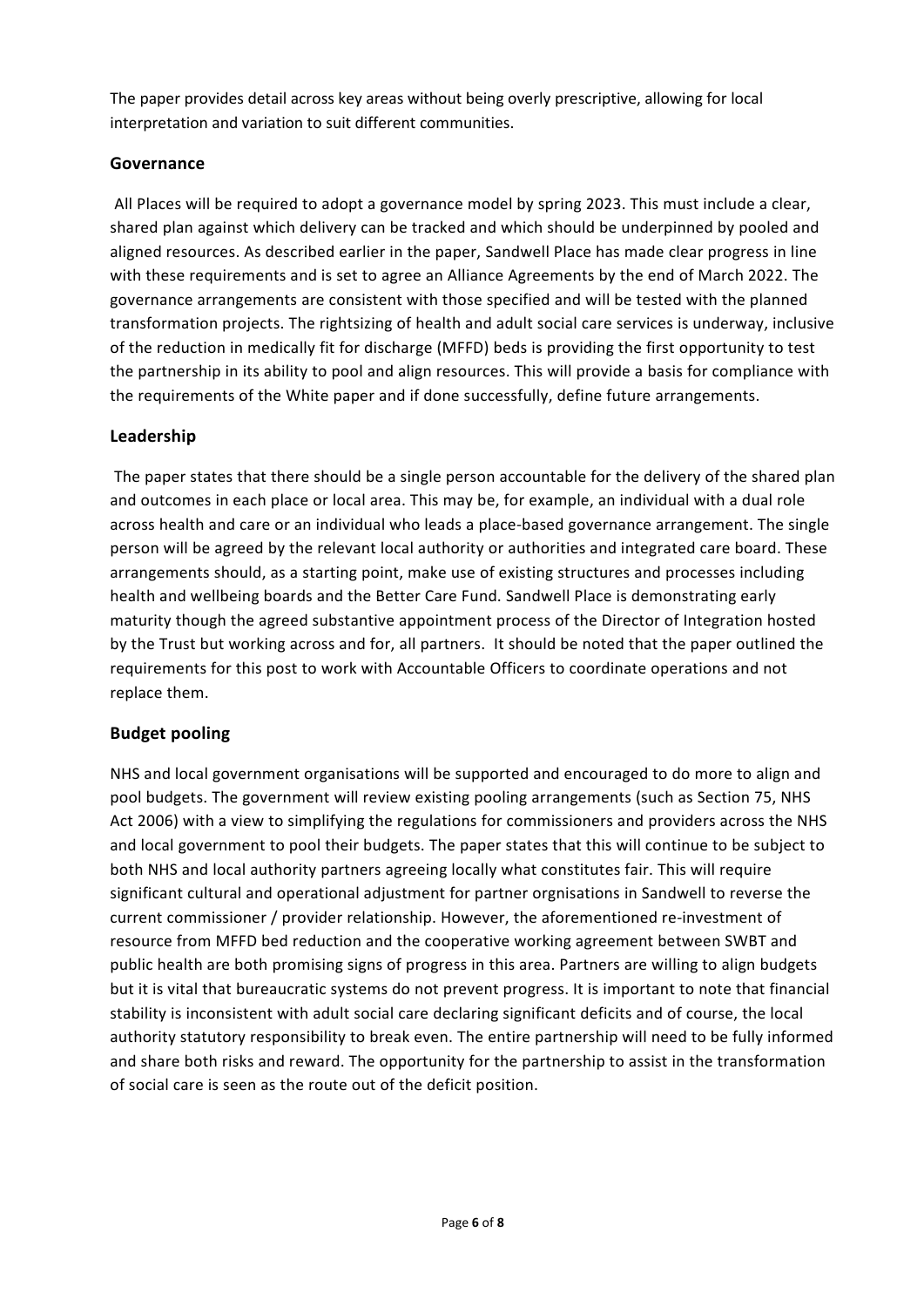# **Oversight**

Following further work with stakeholders, the government will set out a framework with a small and focused set of national priorities and an approach from which Places can develop additional local priorities. This will come into force in April 2023. Local leaders will be responsible for working with partners to develop their priorities. National priorities will be formulated in a way that prevents overlap with existing regulatory / oversight regimes and with a focus on outcomes rather than outputs. Local partners and integrated care systems (ICSs) will be responsible for identifying and addressing issues and barriers to delivery. Regulators will play a key role in overseeing the planning and delivery of these outcomes. Sandwell Place will have agreed the first measurable outcomes before the March Integration Committee. This is vital to ensure readiness to stand up to the scrutiny of regulators as well as to measure success for the population. As the Black Country ICS starts to focus on key areas, senior leaders from Sandwell Place are contributing to all work streams with the intention of shaping priorities. Achieving the right balance between Place and system is vital and should continue to be a focus for leaders.

# **Digital**

ICSs will be required to develop digital investment plans for bringing all organisations to the same level of digital maturity. The Department of Health and Social Care (DHSC) will take an 'ICS first' approach to supporting integration, encouraging organisations within an ICS to use the same digital systems and providing care teams working across the same individual's pathway with accurate and timely data. The establishment of virtual wards and the use of technology to support remote monitoring is an area where system investment in digital solutions is being promoted at Place. This is leading to financial benefits but Place representation during future procurement will be vital to avoid choices that do not work locally. This is supported and digital records such as a shared care record should be done at System if not a multi system level.

# **Workforce**

ICSs will be required to support joint health and care workforce planning at place level, working with both national and local organisations. Within the Black Country there is significant variability between professional workforce delivery. In particular, the adult social care provision and workforce capability is inconsistent. It must be a priority for all Places to benchmark good practice and take advantage of system support whilst not accepting detrimental local changes as a consequence.

The paper outlines the intention to introduce integrated skills passports. This will: enable health and care staff to transfer their skills and knowledge between the NHS, public health and social care; increase nurse training opportunities in social care settings; and focus on roles which can support care coordination across boundaries.

This work is already in discussion in Sandwell with a greater consideration being explored with the wider care market and options for career progression being considered as a potential next step. The work across the Trust and wider primary care is being tested in a support model with YHP and the several other interested PCN's.